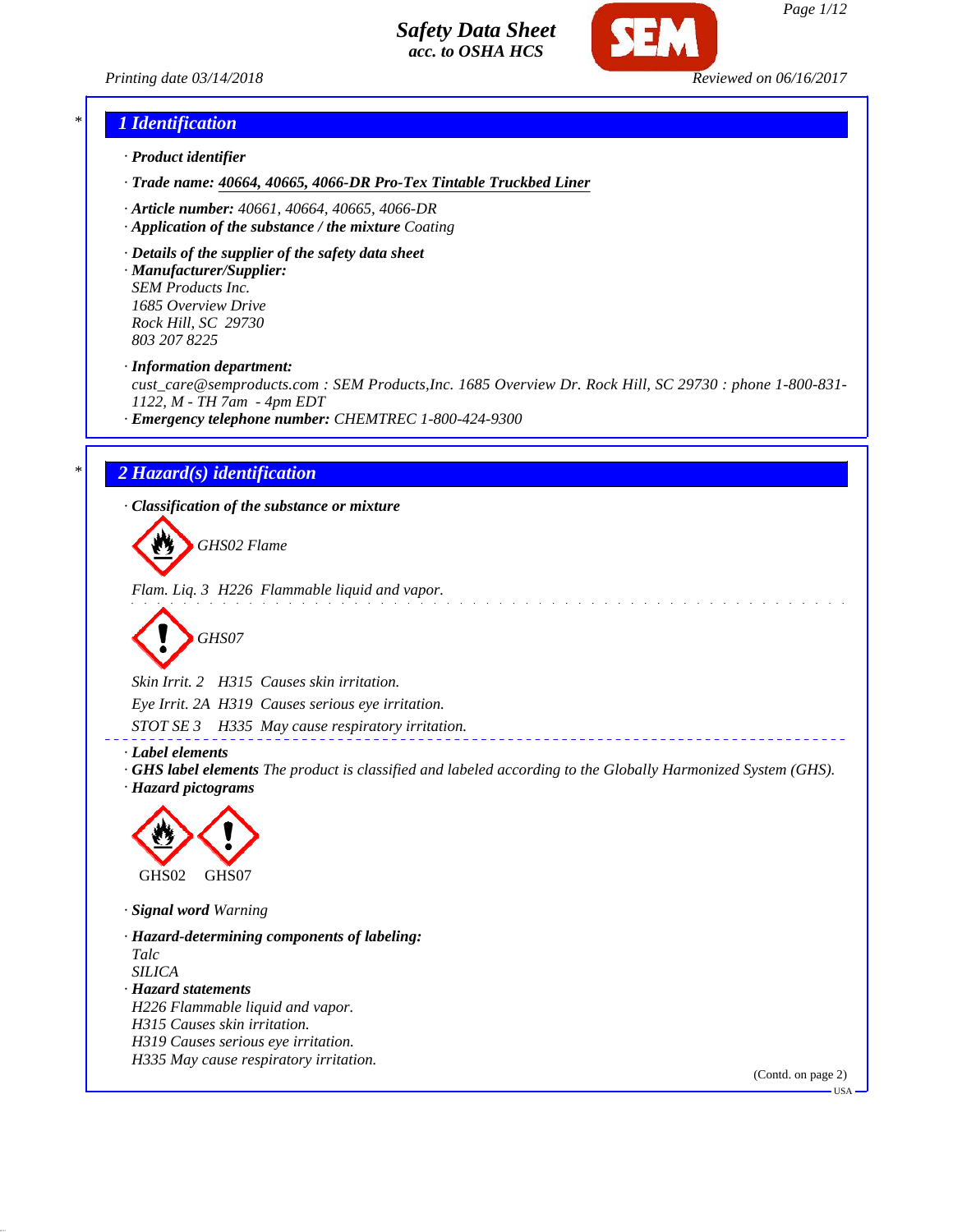

**CF** 

*Page 2/12*

*Trade name: 40664, 40665, 4066-DR Pro-Tex Tintable Truckbed Liner*

|                            | (Contd. of page 1)                                                                                            |
|----------------------------|---------------------------------------------------------------------------------------------------------------|
| · Precautionary statements |                                                                                                               |
| P <sub>210</sub>           | Keep away from heat/sparks/open flames/hot surfaces. - No smoking.                                            |
| P <sub>240</sub>           | Ground/bond container and receiving equipment.                                                                |
| P <sub>24</sub> 1          | Use explosion-proof electrical/ventilating/lighting/equipment.                                                |
| P <sub>242</sub>           | Use only non-sparking tools.                                                                                  |
| P <sub>243</sub>           | Take precautionary measures against static discharge.                                                         |
| P261                       | Avoid breathing dust/fume/gas/mist/vapors/spray                                                               |
| P <sub>264</sub>           | Wash thoroughly after handling.                                                                               |
| P271                       | Use only outdoors or in a well-ventilated area.                                                               |
| P <sub>280</sub>           | Wear protective gloves/protective clothing/eye protection/face protection.                                    |
|                            | P303+P361+P353 If on skin (or hair): Take off immediately all contaminated clothing. Rinse skin with water/   |
|                            | shower.                                                                                                       |
| $P304 + P340$              | IF INHALED: Remove person to fresh air and keep comfortable for breathing.                                    |
|                            | P305+P351+P338 If in eyes: Rinse cautiously with water for several minutes. Remove contact lenses, if present |
|                            | and easy to do. Continue rinsing.                                                                             |
| <i>P312</i>                | Call a poison center/doctor if you feel unwell.                                                               |
| P321                       | Specific treatment (see on this label).                                                                       |
| $P362 + P364$              | Take off contaminated clothing and wash it before reuse.                                                      |
| $P332 + P313$              | If skin irritation occurs: Get medical advice/attention.                                                      |
| $P337 + P313$              | If eye irritation persists: Get medical advice/attention.                                                     |
| $P370 + P378$              | In case of fire: Use for extinction: CO2, powder or water spray.                                              |
| $P403 + P233$              | Store in a well-ventilated place. Keep container tightly closed.                                              |
| $P403 + P235$              | Store in a well-ventilated place. Keep cool.                                                                  |
| P <sub>405</sub>           | Store locked up.                                                                                              |
| <i>P501</i>                | Dispose of contents/container in accordance with local/regional/national/international                        |
|                            | regulations.                                                                                                  |

*· Classification system:*

*· NFPA ratings (scale 0 - 4)*



*· HMIS-ratings (scale 0 - 4)*

 HEALTH FIRE  $\boxed{\text{REACTIVITY} \boxed{0}}$  *Reactivity* = 0 2 *Health = 2* 3 *Fire = 3*

*· Other hazards*

*· Results of PBT and vPvB assessment*

*· PBT: Not applicable.*

*· vPvB: Not applicable.*

# *\* 3 Composition/information on ingredients*

*· Chemical characterization: Mixtures*

*· Description: Mixture: consisting of the following components. Weight percentages*

### *· Dangerous components:*

*14807-96-6 Talc 13-30%*

(Contd. on page 3)

USA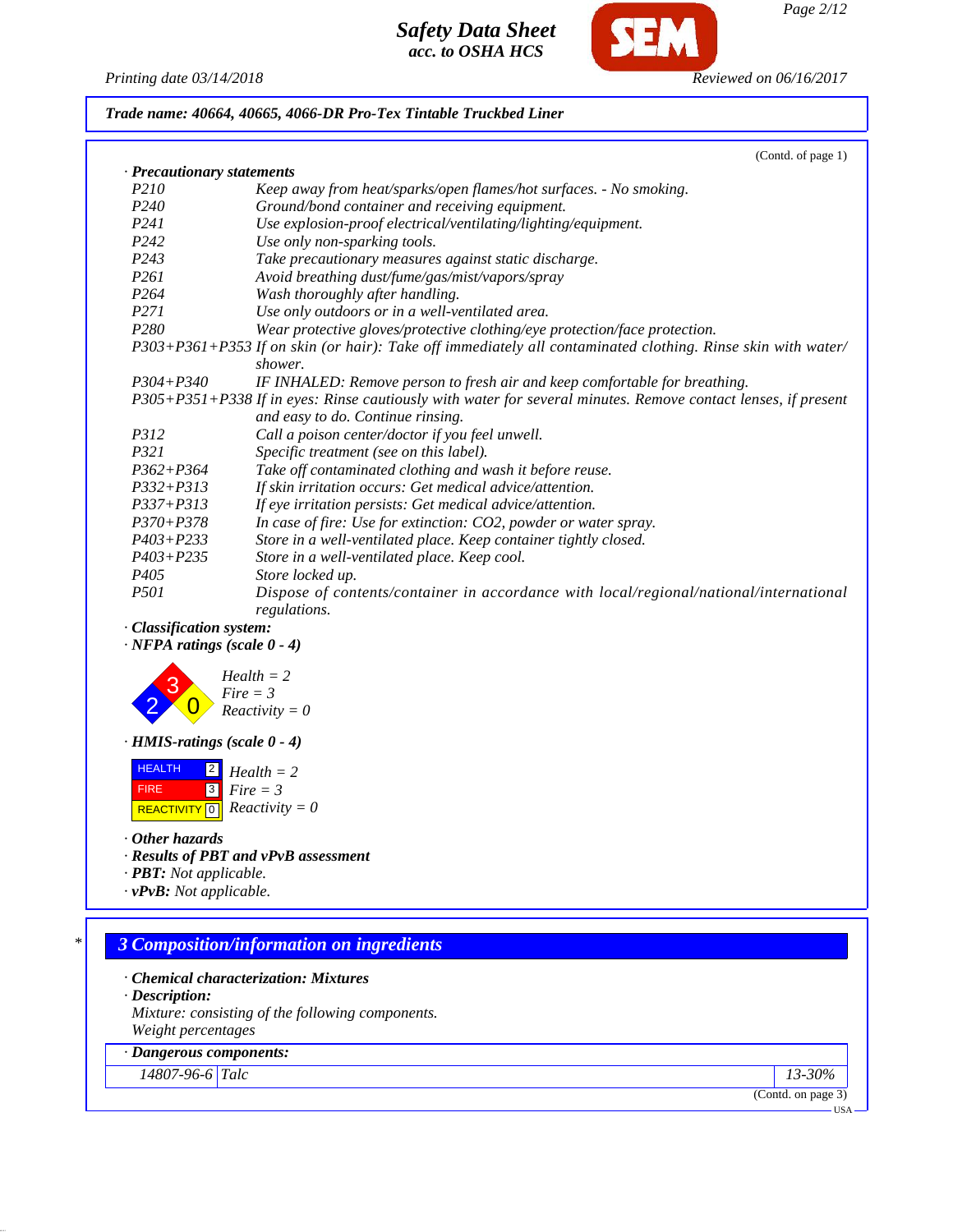

*Trade name: 40664, 40665, 4066-DR Pro-Tex Tintable Truckbed Liner*

|                    |                                   | (Contd. of page 2) |
|--------------------|-----------------------------------|--------------------|
| $67-64-1$ acetone  |                                   | $\geq 7 < 10\%$    |
|                    | $\sqrt{123-86-4}$ n-butyl acetate | $5 - 7\%$          |
|                    | $110-43-0$ heptan-2-one           | $1.5 - 5\%$        |
|                    | 763-69-9 ethyl 3-ethoxypropionate | $1.5 - 5\%$        |
| 112945-52-5 SILICA |                                   | $1 - 1.5\%$        |
| $1330-20-7$ xylene |                                   | $1 - 1.5\%$        |

### *\* 4 First-aid measures*

- *· Description of first aid measures*
- *· After inhalation: In case of unconsciousness place patient stably in side position for transportation.*
- *· After skin contact: Immediately wash with water and soap and rinse thoroughly.*

*· After eye contact:*

- *Rinse opened eye for several minutes under running water. If symptoms persist, consult a doctor.*
- *· After swallowing: If symptoms persist consult doctor.*
- *· Information for doctor:*
- *· Most important symptoms and effects, both acute and delayed No further relevant information available. · Indication of any immediate medical attention and special treatment needed*

*No further relevant information available.*

## *\* 5 Fire-fighting measures*

*· Extinguishing media*

*· Suitable extinguishing agents:*

*CO2, extinguishing powder or water spray. Fight larger fires with water spray or alcohol resistant foam.*

- *· For safety reasons unsuitable extinguishing agents: Water with full jet*
- *· Special hazards arising from the substance or mixture No further relevant information available.*
- *· Advice for firefighters*
- *· Protective equipment: No special measures required.*

### *\* 6 Accidental release measures*

*· Personal precautions, protective equipment and emergency procedures Wear protective equipment. Keep unprotected persons away. · Environmental precautions: Do not allow to enter sewers/ surface or ground water. · Methods and material for containment and cleaning up: Absorb with liquid-binding material (sand, diatomite, acid binders, universal binders, sawdust). Ensure adequate ventilation. · Reference to other sections See Section 7 for information on safe handling. See Section 8 for information on personal protection equipment. See Section 13 for disposal information. · Protective Action Criteria for Chemicals · PAC-1: 67-64-1 acetone 200 ppm 123-86-4 n-butyl acetate 5 ppm* (Contd. on page 4)

USA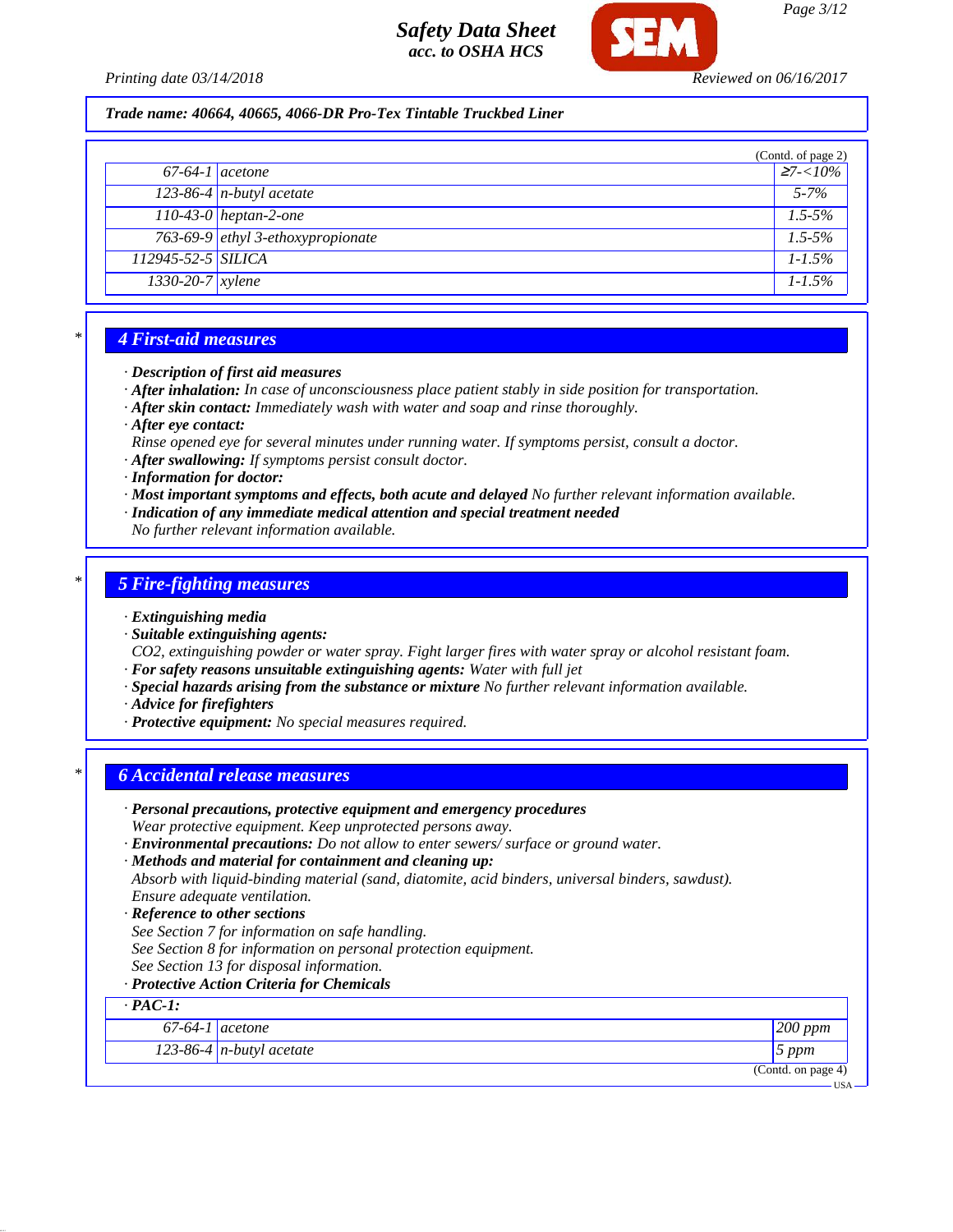

*Printing date 03/14/2018 Reviewed on 06/16/2017*

## *Trade name: 40664, 40665, 4066-DR Pro-Tex Tintable Truckbed Liner*

| $110-43-0$ heptan-2-one<br>763-69-9 ethyl 3-ethoxypropionate<br>$1.6$ ppm<br>112945-52-5 SILICA<br>$18$ mg/m <sup>3</sup><br>$130$ ppm<br>1330-20-7 xylene<br>77-58-7 dibutyltin dilaurate<br>$1.1$ mg/m <sup>3</sup><br>$111-76-2$ 2-butoxyethanol<br>60 ppm<br>100-41-4 ethylbenzene<br>$33$ ppm<br>108-83-8 2,6-dimethylheptan-4-one<br>75 ppm<br>$\overline{PAC-2}$ :<br>$\overline{67-64-1}$ acetone<br>$3200*$ ppm<br>$123-86-4$ n-butyl acetate<br>$200$ ppm<br>110-43-0 heptan-2-one<br>670 ppm<br>763-69-9 ethyl 3-ethoxypropionate<br>$18$ ppm<br>112945-52-5 SILICA<br>$100$ mg/m <sup>3</sup><br>$920*ppm$<br>1330-20-7 xylene<br>77-58-7 dibutyltin dilaurate<br>$8 \frac{mg}{m^3}$<br>111-76-2 2-butoxyethanol<br>$120$ ppm<br>100-41-4 ethylbenzene<br>$1100*$ ppm<br>108-83-8 2,6-dimethylheptan-4-one<br>330 ppm<br>$\overline{PAC-3}$ :<br>$67-64-1$ acetone<br>$5700*$ ppm<br>$3000*ppm$<br>$123-86-4$ n-butyl acetate<br>$110-43-0$ heptan-2-one<br>$4000*$ ppm<br>763-69-9 ethyl 3-ethoxypropionate<br>$\overline{110~ppm}$<br>112945-52-5 SILICA<br>$630$ mg/m <sup>3</sup><br>$2500*ppm$<br>1330-20-7 xylene<br>77-58-7 dibutyltin dilaurate<br>$48$ mg/m <sup>3</sup><br>111-76-2 2-butoxyethanol<br>$700$ ppm<br>100-41-4 ethylbenzene<br>$\frac{1800*}{ppm}$<br>108-83-8 2,6-dimethylheptan-4-one<br>$2000*ppm$ |  | (Contd. of page 3) |
|-------------------------------------------------------------------------------------------------------------------------------------------------------------------------------------------------------------------------------------------------------------------------------------------------------------------------------------------------------------------------------------------------------------------------------------------------------------------------------------------------------------------------------------------------------------------------------------------------------------------------------------------------------------------------------------------------------------------------------------------------------------------------------------------------------------------------------------------------------------------------------------------------------------------------------------------------------------------------------------------------------------------------------------------------------------------------------------------------------------------------------------------------------------------------------------------------------------------------------------------------------------------------------------------------------------------------------------------|--|--------------------|
|                                                                                                                                                                                                                                                                                                                                                                                                                                                                                                                                                                                                                                                                                                                                                                                                                                                                                                                                                                                                                                                                                                                                                                                                                                                                                                                                           |  | 150 ppm            |
|                                                                                                                                                                                                                                                                                                                                                                                                                                                                                                                                                                                                                                                                                                                                                                                                                                                                                                                                                                                                                                                                                                                                                                                                                                                                                                                                           |  |                    |
|                                                                                                                                                                                                                                                                                                                                                                                                                                                                                                                                                                                                                                                                                                                                                                                                                                                                                                                                                                                                                                                                                                                                                                                                                                                                                                                                           |  |                    |
|                                                                                                                                                                                                                                                                                                                                                                                                                                                                                                                                                                                                                                                                                                                                                                                                                                                                                                                                                                                                                                                                                                                                                                                                                                                                                                                                           |  |                    |
|                                                                                                                                                                                                                                                                                                                                                                                                                                                                                                                                                                                                                                                                                                                                                                                                                                                                                                                                                                                                                                                                                                                                                                                                                                                                                                                                           |  |                    |
|                                                                                                                                                                                                                                                                                                                                                                                                                                                                                                                                                                                                                                                                                                                                                                                                                                                                                                                                                                                                                                                                                                                                                                                                                                                                                                                                           |  |                    |
|                                                                                                                                                                                                                                                                                                                                                                                                                                                                                                                                                                                                                                                                                                                                                                                                                                                                                                                                                                                                                                                                                                                                                                                                                                                                                                                                           |  |                    |
|                                                                                                                                                                                                                                                                                                                                                                                                                                                                                                                                                                                                                                                                                                                                                                                                                                                                                                                                                                                                                                                                                                                                                                                                                                                                                                                                           |  |                    |
|                                                                                                                                                                                                                                                                                                                                                                                                                                                                                                                                                                                                                                                                                                                                                                                                                                                                                                                                                                                                                                                                                                                                                                                                                                                                                                                                           |  |                    |
|                                                                                                                                                                                                                                                                                                                                                                                                                                                                                                                                                                                                                                                                                                                                                                                                                                                                                                                                                                                                                                                                                                                                                                                                                                                                                                                                           |  |                    |
|                                                                                                                                                                                                                                                                                                                                                                                                                                                                                                                                                                                                                                                                                                                                                                                                                                                                                                                                                                                                                                                                                                                                                                                                                                                                                                                                           |  |                    |
|                                                                                                                                                                                                                                                                                                                                                                                                                                                                                                                                                                                                                                                                                                                                                                                                                                                                                                                                                                                                                                                                                                                                                                                                                                                                                                                                           |  |                    |
|                                                                                                                                                                                                                                                                                                                                                                                                                                                                                                                                                                                                                                                                                                                                                                                                                                                                                                                                                                                                                                                                                                                                                                                                                                                                                                                                           |  |                    |
|                                                                                                                                                                                                                                                                                                                                                                                                                                                                                                                                                                                                                                                                                                                                                                                                                                                                                                                                                                                                                                                                                                                                                                                                                                                                                                                                           |  |                    |
|                                                                                                                                                                                                                                                                                                                                                                                                                                                                                                                                                                                                                                                                                                                                                                                                                                                                                                                                                                                                                                                                                                                                                                                                                                                                                                                                           |  |                    |
|                                                                                                                                                                                                                                                                                                                                                                                                                                                                                                                                                                                                                                                                                                                                                                                                                                                                                                                                                                                                                                                                                                                                                                                                                                                                                                                                           |  |                    |
|                                                                                                                                                                                                                                                                                                                                                                                                                                                                                                                                                                                                                                                                                                                                                                                                                                                                                                                                                                                                                                                                                                                                                                                                                                                                                                                                           |  |                    |
|                                                                                                                                                                                                                                                                                                                                                                                                                                                                                                                                                                                                                                                                                                                                                                                                                                                                                                                                                                                                                                                                                                                                                                                                                                                                                                                                           |  |                    |
|                                                                                                                                                                                                                                                                                                                                                                                                                                                                                                                                                                                                                                                                                                                                                                                                                                                                                                                                                                                                                                                                                                                                                                                                                                                                                                                                           |  |                    |
|                                                                                                                                                                                                                                                                                                                                                                                                                                                                                                                                                                                                                                                                                                                                                                                                                                                                                                                                                                                                                                                                                                                                                                                                                                                                                                                                           |  |                    |
|                                                                                                                                                                                                                                                                                                                                                                                                                                                                                                                                                                                                                                                                                                                                                                                                                                                                                                                                                                                                                                                                                                                                                                                                                                                                                                                                           |  |                    |
|                                                                                                                                                                                                                                                                                                                                                                                                                                                                                                                                                                                                                                                                                                                                                                                                                                                                                                                                                                                                                                                                                                                                                                                                                                                                                                                                           |  |                    |
|                                                                                                                                                                                                                                                                                                                                                                                                                                                                                                                                                                                                                                                                                                                                                                                                                                                                                                                                                                                                                                                                                                                                                                                                                                                                                                                                           |  |                    |
|                                                                                                                                                                                                                                                                                                                                                                                                                                                                                                                                                                                                                                                                                                                                                                                                                                                                                                                                                                                                                                                                                                                                                                                                                                                                                                                                           |  |                    |
|                                                                                                                                                                                                                                                                                                                                                                                                                                                                                                                                                                                                                                                                                                                                                                                                                                                                                                                                                                                                                                                                                                                                                                                                                                                                                                                                           |  |                    |
|                                                                                                                                                                                                                                                                                                                                                                                                                                                                                                                                                                                                                                                                                                                                                                                                                                                                                                                                                                                                                                                                                                                                                                                                                                                                                                                                           |  |                    |
|                                                                                                                                                                                                                                                                                                                                                                                                                                                                                                                                                                                                                                                                                                                                                                                                                                                                                                                                                                                                                                                                                                                                                                                                                                                                                                                                           |  |                    |
|                                                                                                                                                                                                                                                                                                                                                                                                                                                                                                                                                                                                                                                                                                                                                                                                                                                                                                                                                                                                                                                                                                                                                                                                                                                                                                                                           |  |                    |
|                                                                                                                                                                                                                                                                                                                                                                                                                                                                                                                                                                                                                                                                                                                                                                                                                                                                                                                                                                                                                                                                                                                                                                                                                                                                                                                                           |  |                    |
|                                                                                                                                                                                                                                                                                                                                                                                                                                                                                                                                                                                                                                                                                                                                                                                                                                                                                                                                                                                                                                                                                                                                                                                                                                                                                                                                           |  |                    |

# *\* 7 Handling and storage*

*· Handling:*

*· Precautions for safe handling No special measures required.*

- *· Information about protection against explosions and fires: Keep ignition sources away - Do not smoke. Protect against electrostatic charges.*
- *· Conditions for safe storage, including any incompatibilities*

*· Storage:*

- *· Requirements to be met by storerooms and receptacles: No special requirements.*
- *· Information about storage in one common storage facility: Not required.*
- *· Further information about storage conditions: Keep receptacle tightly sealed.*

(Contd. on page 5)

USA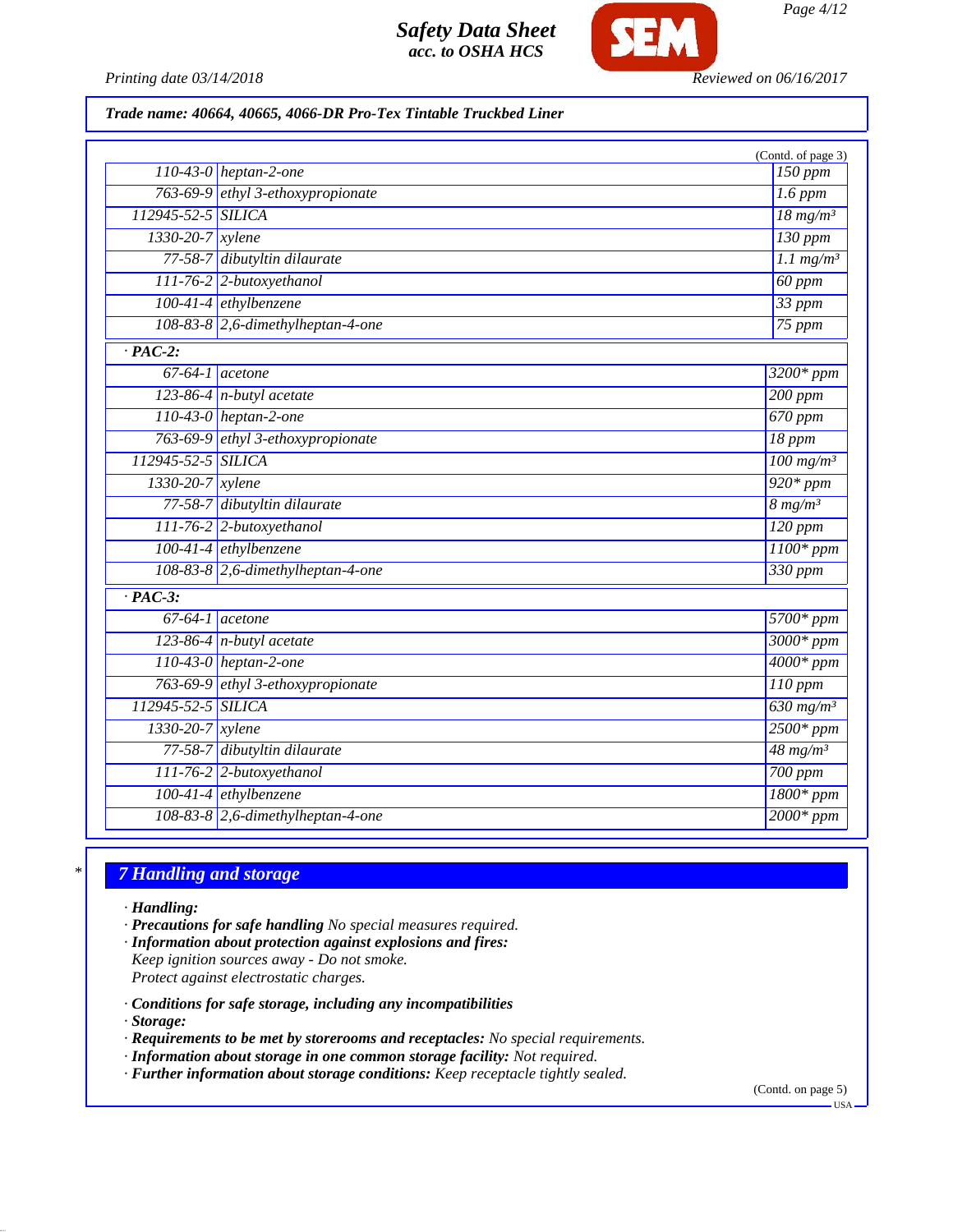*Printing date 03/14/2018 Reviewed on 06/16/2017*

**CF** 

*Trade name: 40664, 40665, 4066-DR Pro-Tex Tintable Truckbed Liner*

*· Specific end use(s) No further relevant information available.*

## *\* 8 Exposure controls/personal protection*

*· Additional information about design of technical systems: No further data; see item 7.*

*· Control parameters*

### *· Components with limit values that require monitoring at the workplace:*

*The following constituents are the only constituents of the product which have a PEL, TLV or other recommended exposure limit.*

*At this time, the other constituents have no known exposure limits.*

| PEL Long-term value: 2400 mg/m <sup>3</sup> , 1000 ppm   |                                                                                                                                |
|----------------------------------------------------------|--------------------------------------------------------------------------------------------------------------------------------|
|                                                          |                                                                                                                                |
| REL Long-term value: 590 mg/m <sup>3</sup> , 250 ppm     |                                                                                                                                |
| TLV Short-term value: $1187$ mg/m <sup>3</sup> , 500 ppm |                                                                                                                                |
| Long-term value: 594 mg/m <sup>3</sup> , 250 ppm         |                                                                                                                                |
| BEI                                                      |                                                                                                                                |
| 123-86-4 n-butyl acetate                                 |                                                                                                                                |
| PEL Long-term value: $710$ mg/m <sup>3</sup> , 150 ppm   |                                                                                                                                |
| REL Long-term value: $950$ mg/m <sup>3</sup> , 200 ppm   |                                                                                                                                |
| TLV Short-term value: $712 \text{ mg/m}^3$ , 150 ppm     |                                                                                                                                |
| Long-term value: 238 mg/m <sup>3</sup> , 50 ppm          |                                                                                                                                |
| 110-43-0 heptan-2-one                                    |                                                                                                                                |
| PEL Long-term value: 465 mg/m <sup>3</sup> , 100 ppm     |                                                                                                                                |
| REL Long-term value: $465$ mg/m <sup>3</sup> , 100 ppm   |                                                                                                                                |
| TLV Long-term value: $233$ mg/m <sup>3</sup> , 50 ppm    |                                                                                                                                |
| 1330-20-7 xylene                                         |                                                                                                                                |
| PEL Long-term value: $435$ mg/m <sup>3</sup> , 100 ppm   |                                                                                                                                |
| REL Short-term value: $655$ mg/m <sup>3</sup> , 150 ppm  |                                                                                                                                |
| Long-term value: 435 mg/m <sup>3</sup> , 100 ppm         |                                                                                                                                |
| TLV Short-term value: $651$ mg/m <sup>3</sup> , 150 ppm  |                                                                                                                                |
| Long-term value: 434 mg/m <sup>3</sup> , 100 ppm         |                                                                                                                                |
| BEI                                                      |                                                                                                                                |
| · Ingredients with biological limit values:              |                                                                                                                                |
| 67-64-1 acetone                                          |                                                                                                                                |
| $BEI$ 50 mg/L                                            |                                                                                                                                |
| Medium: urine                                            |                                                                                                                                |
| Time: end of shift                                       |                                                                                                                                |
| Parameter: Acetone (nonspecific)                         |                                                                                                                                |
| 1330-20-7 xylene                                         |                                                                                                                                |
| BEI 1.5 $g/g$ creatinine                                 |                                                                                                                                |
| Medium: urine                                            |                                                                                                                                |
| Time: end of shift<br>Parameter: Methylhippuric acids    |                                                                                                                                |
|                                                          |                                                                                                                                |
|                                                          | $\cdot$ <b>Additional information:</b> The lists that were valid during the creation were used as basis.<br>(Contd. on page 6) |

USA

(Contd. of page 4)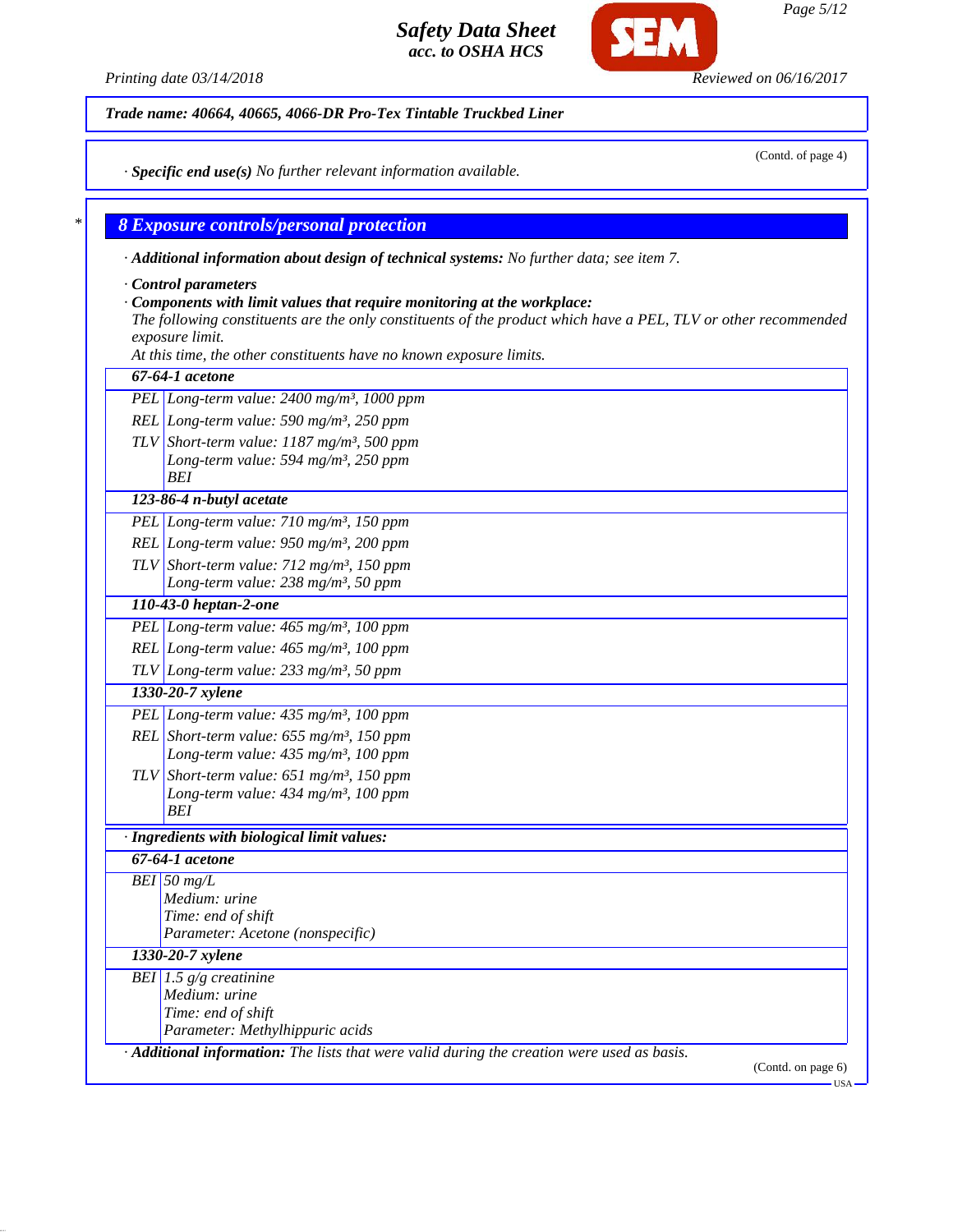



#### *Trade name: 40664, 40665, 4066-DR Pro-Tex Tintable Truckbed Liner*

(Contd. of page 5)

USA

*· Exposure controls*

- *· Personal protective equipment:*
- *· General protective and hygienic measures: Keep away from foodstuffs, beverages and feed. Immediately remove all soiled and contaminated clothing. Wash hands before breaks and at the end of work. Avoid contact with the eyes and skin.*

#### *· Breathing equipment:*

*In case of brief exposure or low pollution use respiratory filter device. In case of intensive or longer exposure use respiratory protective device that is independent of circulating air.*

#### *· Protection of hands:*

*Due to missing tests no recommendation to the glove material can be given for the product/ the preparation/ the chemical mixture.*

*Selection of the glove material on consideration of the penetration times, rates of diffusion and the degradation*



*Protective gloves*

*The glove material has to be impermeable and resistant to the product/ the substance/ the preparation.*

#### *· Material of gloves*

*The selection of the suitable gloves does not only depend on the material, but also on further marks of quality and varies from manufacturer to manufacturer. As the product is a preparation of several substances, the resistance of the glove material can not be calculated in advance and has therefore to be checked prior to the application. · Penetration time of glove material*

*The exact break trough time has to be found out by the manufacturer of the protective gloves and has to be observed.*

*· Eye protection:*



*Tightly sealed goggles*

# *\* 9 Physical and chemical properties · Information on basic physical and chemical properties · General Information · Appearance: Form: Liquid Color: According to product specification · Odor: Characteristic · Odor threshold: Not determined. · pH-value: Not determined. · Change in condition Melting point/Melting range: Undetermined. Boiling point/Boiling range: 124-128 °C · Flash point: 27 °C · Flammability (solid, gaseous): Not applicable.* (Contd. on page 7)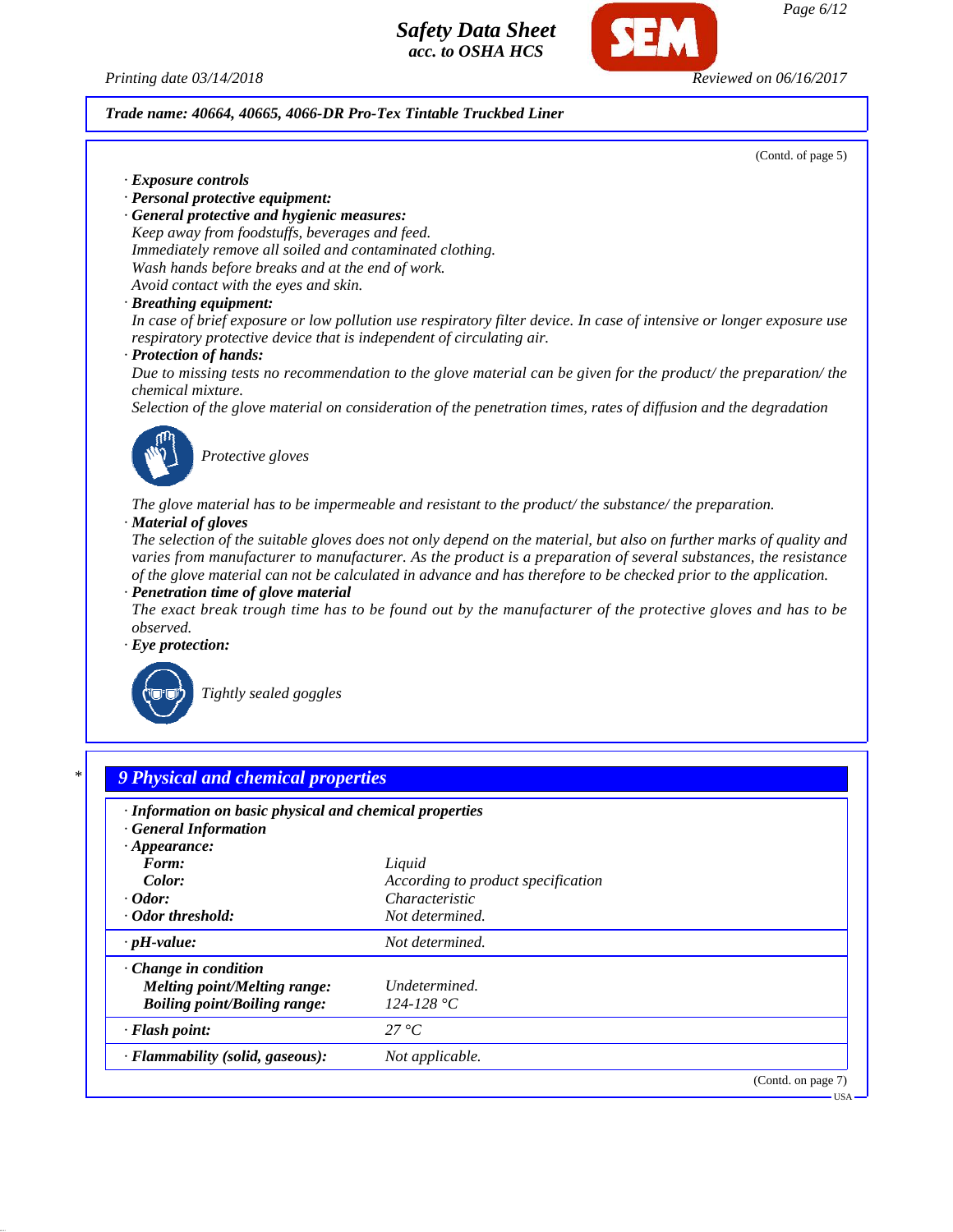

*Printing date 03/14/2018 Reviewed on 06/16/2017*

### *Trade name: 40664, 40665, 4066-DR Pro-Tex Tintable Truckbed Liner*

|                                                            | (Contd. of page 6)                                       |
|------------------------------------------------------------|----------------------------------------------------------|
| · Ignition temperature:                                    | 370 °C                                                   |
| · Decomposition temperature:                               | Not determined.                                          |
| $\cdot$ Auto igniting:                                     | Product is not selfigniting.                             |
| · Danger of explosion:                                     | In use, may form flammable/explosive vapour-air mixture. |
| · Explosion limits:                                        |                                                          |
| Lower:                                                     | Not determined.                                          |
| <b>Upper:</b>                                              | Not determined.                                          |
| · Vapor pressure:                                          | Not determined.                                          |
| $\cdot$ Density at 20 $\cdot$ C:                           | 1.24432 $g/cm^3$                                         |
| $\cdot$ Relative density                                   | Not determined.                                          |
| · Vapor density                                            | Not determined.                                          |
| $\cdot$ Evaporation rate                                   | Not determined.                                          |
| · Solubility in / Miscibility with                         |                                                          |
| Water:                                                     | Not miscible or difficult to mix.                        |
| · Partition coefficient (n-octanol/water): Not determined. |                                                          |
| · Viscosity:                                               |                                                          |
| Dynamic:                                                   | Not determined.                                          |
| Kinematic:                                                 | Not determined.                                          |
| · Solvent content:                                         |                                                          |
| Organic solvents:                                          | 23.6%                                                    |
| <b>VOC</b> content:                                        | 13.78%                                                   |
|                                                            | 202.9 g/l / 1.69 lb/gl                                   |
| <b>Solids content:</b>                                     | 76.3%                                                    |
| $\cdot$ Other information                                  | No further relevant information available.               |

## *\* 10 Stability and reactivity*

*· Reactivity No further relevant information available.*

- *· Chemical stability*
- *· Thermal decomposition / conditions to be avoided: No decomposition if used according to specifications.*
- *· Possibility of hazardous reactions No dangerous reactions known.*
- *· Conditions to avoid No further relevant information available.*
- *· Incompatible materials: No further relevant information available.*
- *· Hazardous decomposition products: No dangerous decomposition products known.*

## *\* 11 Toxicological information*

- *· Information on toxicological effects*
- *· Acute toxicity:*
- *· Primary irritant effect:*
- *· on the skin: Irritant to skin and mucous membranes.*
- *· on the eye: Irritating effect.*
- *· Sensitization: No sensitizing effects known.*

(Contd. on page 8)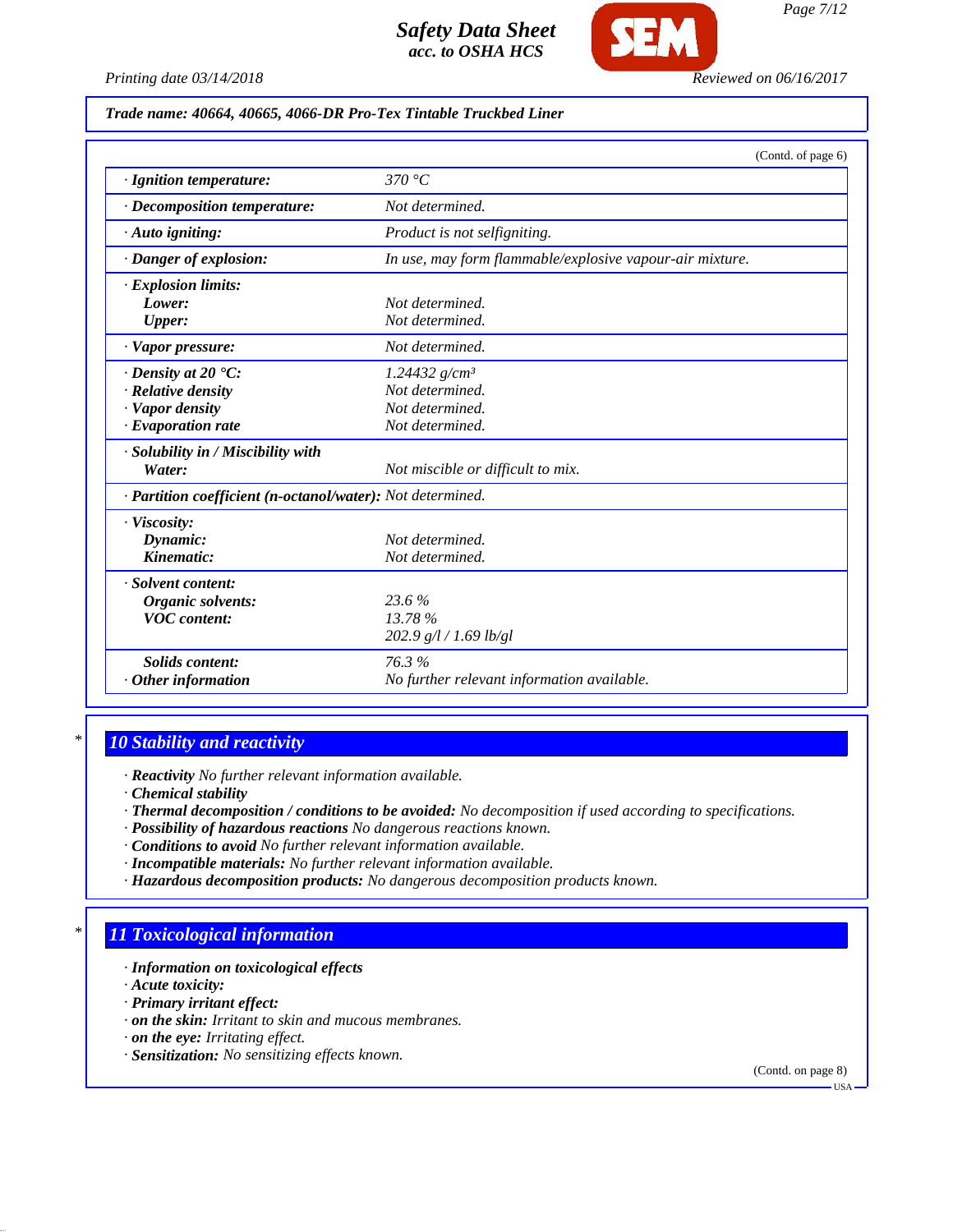

### *Trade name: 40664, 40665, 4066-DR Pro-Tex Tintable Truckbed Liner*

*· Additional toxicological information:*

*The product shows the following dangers according to internally approved calculation methods for preparations: Irritant*

#### *· Carcinogenic categories*

| <b>IARC</b> (International Agency for Research on Cancer) |                            |                |
|-----------------------------------------------------------|----------------------------|----------------|
| 14807-96-6 Talc                                           |                            | $\mathfrak{Z}$ |
| $1330-20-7$ xylene                                        |                            | $\mathfrak{Z}$ |
|                                                           | $111-76-2$ 2-butoxyethanol | 3              |
|                                                           | $100-41-4$ ethylbenzene    | 2B             |
| <b>WIP</b> (National Toxicology Program)                  |                            |                |
| None of the ingredients is listed.                        |                            |                |
| · OSHA-Ca (Occupational Safety & Health Administration)   |                            |                |
|                                                           |                            |                |

*None of the ingredients is listed.*

### *\* 12 Ecological information*

#### *· Toxicity*

- *· Aquatic toxicity: No further relevant information available.*
- *· Persistence and degradability No further relevant information available.*
- *· Behavior in environmental systems:*
- *· Bioaccumulative potential No further relevant information available.*
- *· Mobility in soil No further relevant information available.*
- *· Additional ecological information:*
- *· General notes:*

*Water hazard class 1 (Self-assessment): slightly hazardous for water*

*Do not allow undiluted product or large quantities of it to reach ground water, water course or sewage system.*

- *· Results of PBT and vPvB assessment*
- *· PBT: Not applicable.*
- *· vPvB: Not applicable.*
- *· Other adverse effects No further relevant information available.*

### *13 Disposal considerations*

- *· Waste treatment methods*
- *· Recommendation:*

*Must not be disposed of together with household garbage. Do not allow product to reach sewage system.*

- *· Uncleaned packagings:*
- *· Recommendation: Disposal must be made according to official regulations.*

| $\cdot$ UN-Number               |               |  |
|---------------------------------|---------------|--|
| · DOT, ADR, IMDG, IATA          | <i>UN1263</i> |  |
| $\cdot$ UN proper shipping name |               |  |
| $\cdot$ DOT                     | Paint         |  |

(Contd. of page 7)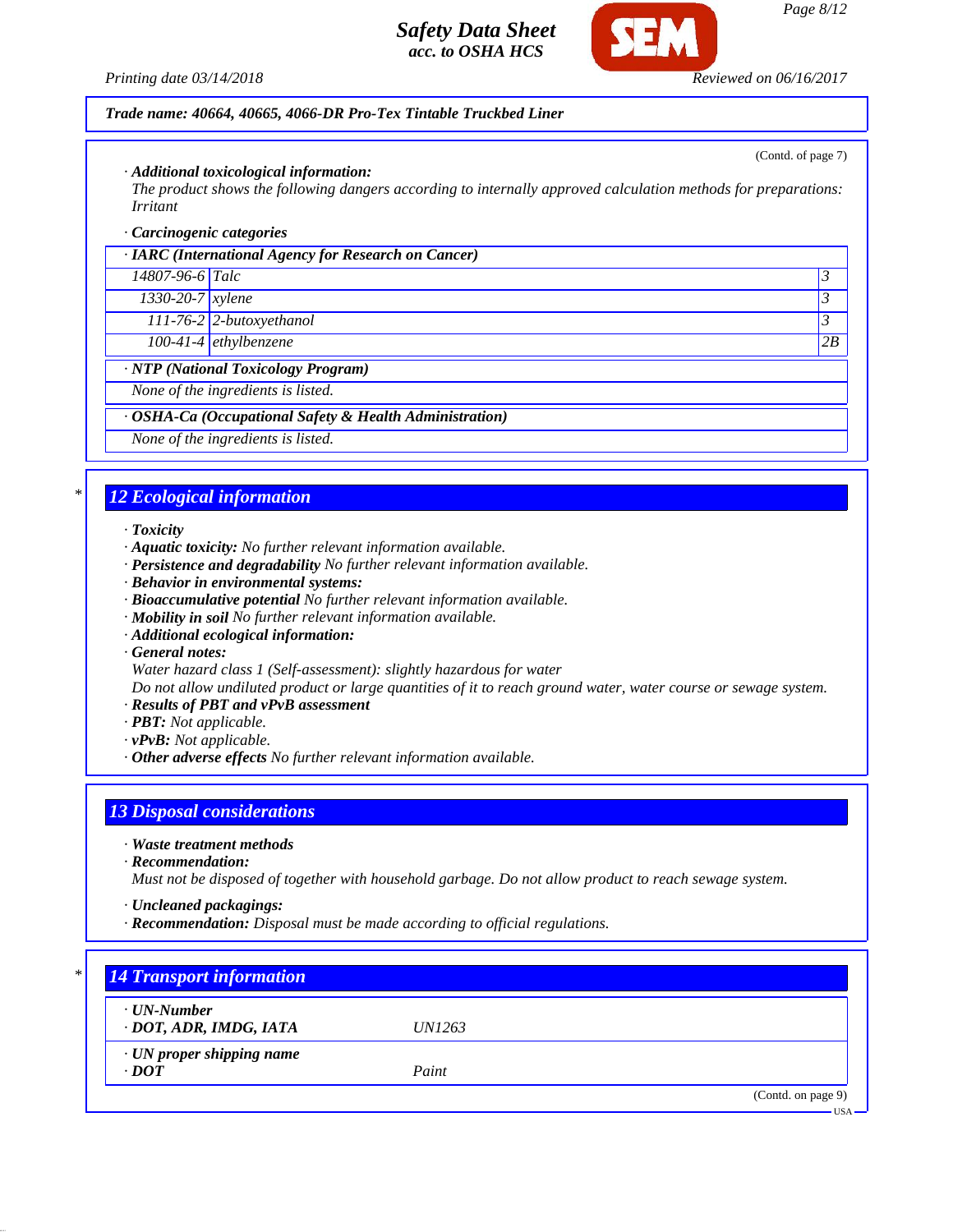

*Printing date 03/14/2018 Reviewed on 06/16/2017*

*Trade name: 40664, 40665, 4066-DR Pro-Tex Tintable Truckbed Liner*

|                                                                                     | (Contd. of page 8)                                                                                   |
|-------------------------------------------------------------------------------------|------------------------------------------------------------------------------------------------------|
| $\cdot$ ADR<br>· IMDG, IATA                                                         | 1263 Paint<br><b>PAINT</b>                                                                           |
| · Transport hazard class(es)                                                        |                                                                                                      |
| $\cdot$ DOT                                                                         |                                                                                                      |
|                                                                                     |                                                                                                      |
| · Class                                                                             | 3 Flammable liquids                                                                                  |
| · Label                                                                             | 3                                                                                                    |
| ADR, IMDG, IATA                                                                     |                                                                                                      |
| · Class                                                                             | 3 Flammable liquids                                                                                  |
| · Label                                                                             | 3                                                                                                    |
| · Packing group<br>· DOT, ADR, IMDG, IATA                                           | $I\!I\!I$                                                                                            |
| · Environmental hazards:<br>· Marine pollutant:                                     | N <sub>o</sub>                                                                                       |
| · Special precautions for user                                                      | Warning: Flammable liquids                                                                           |
| · EMS Number:                                                                       | $F-E, S-E$                                                                                           |
| · Stowage Category                                                                  | A                                                                                                    |
| · Transport in bulk according to Annex II of<br><b>MARPOL73/78 and the IBC Code</b> | Not applicable.                                                                                      |
| · Transport/Additional information:                                                 |                                                                                                      |
| $\cdot$ <i>DOT</i>                                                                  |                                                                                                      |
| $\cdot$ Quantity limitations                                                        | On passenger aircraft/rail: 60 L                                                                     |
|                                                                                     | On cargo aircraft only: 220 L                                                                        |
| $\cdot$ ADR                                                                         |                                                                                                      |
| $\cdot$ Excepted quantities (EQ)                                                    | Code: E1                                                                                             |
|                                                                                     | Maximum net quantity per inner packaging: 30 ml<br>Maximum net quantity per outer packaging: 1000 ml |
|                                                                                     |                                                                                                      |
| $\cdot$ IMDG<br>$\cdot$ Limited quantities (LQ)                                     | 5L                                                                                                   |
| $\cdot$ Excepted quantities (EQ)                                                    | Code: E1                                                                                             |
|                                                                                     | Maximum net quantity per inner packaging: 30 ml                                                      |
|                                                                                     | Maximum net quantity per outer packaging: 1000 ml                                                    |
| · UN "Model Regulation":                                                            | UN 1263 PAINT, 3, III                                                                                |

(Contd. on page 10)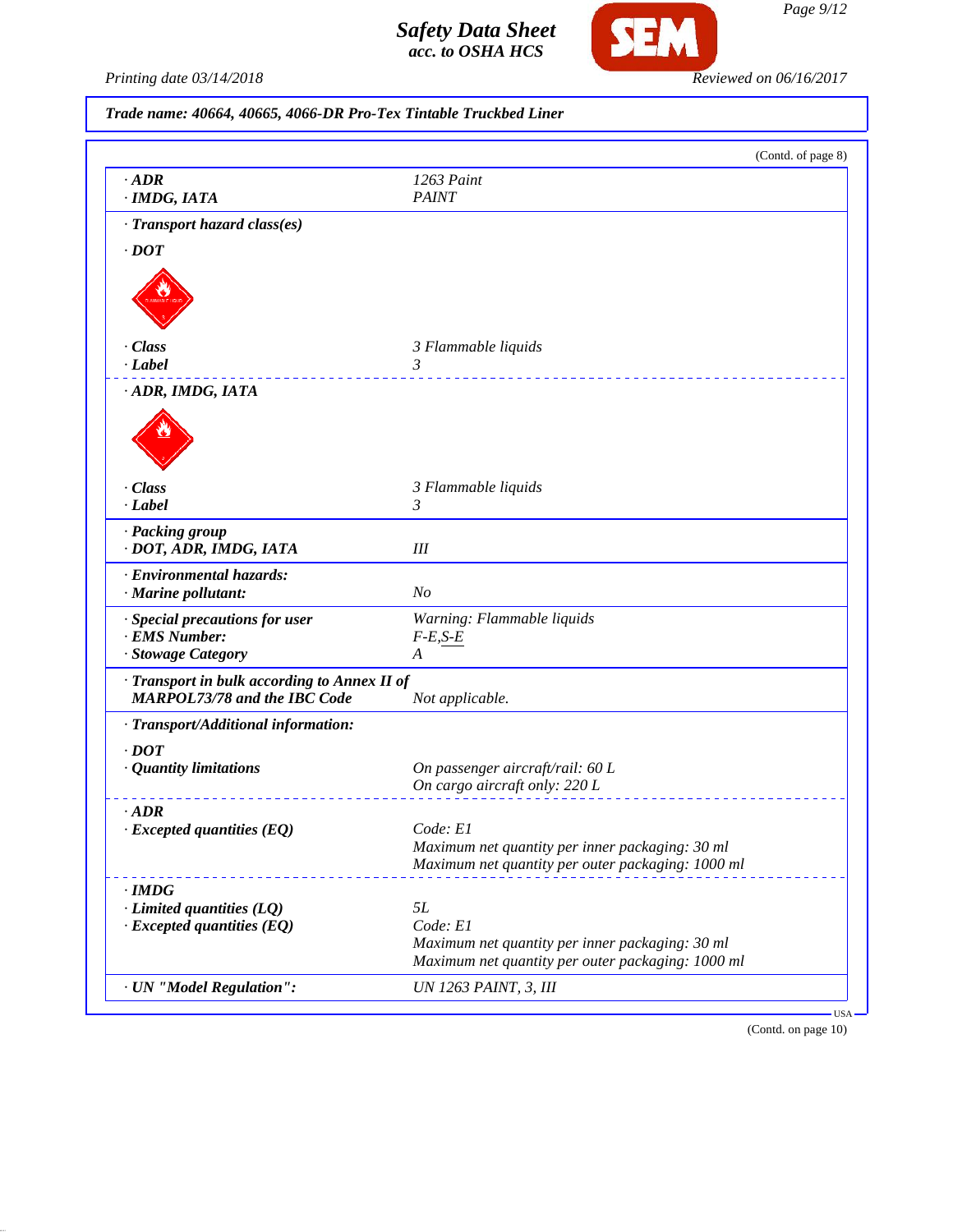

*Page 10/12*

*Printing date 03/14/2018 Reviewed on 06/16/2017*

*Trade name: 40664, 40665, 4066-DR Pro-Tex Tintable Truckbed Liner*

(Contd. of page 9)

|                              | $\cdot$ Safety, health and environmental regulations/legislation specific for the substance or mixture |  |
|------------------------------|--------------------------------------------------------------------------------------------------------|--|
| $\cdot$ Sara                 |                                                                                                        |  |
|                              | · Section 355 (extremely hazardous substances):                                                        |  |
|                              | None of the ingredient is listed.                                                                      |  |
|                              | · Section 313 (Specific toxic chemical listings):                                                      |  |
| 14807-96-6 Talc              |                                                                                                        |  |
|                              | <b>Acrylic Resin</b>                                                                                   |  |
| 1330-20-7 xylene             |                                                                                                        |  |
|                              | 111-76-2 2-butoxyethanol                                                                               |  |
|                              | 100-41-4 ethylbenzene                                                                                  |  |
|                              | · TSCA (Toxic Substances Control Act):                                                                 |  |
| 14807-96-6 Talc              |                                                                                                        |  |
| $\overline{67-64-1}$ acetone |                                                                                                        |  |
|                              | 123-86-4 $n$ -butyl acetate                                                                            |  |
|                              | $110-43-0$ heptan-2-one                                                                                |  |
|                              | 763-69-9 ethyl 3-ethoxypropionate                                                                      |  |
| 1330-20-7 xylene             |                                                                                                        |  |
|                              | 77-58-7 dibutyltin dilaurate                                                                           |  |
|                              | 9038-95-3 OXIRANE, ME, POLYMER                                                                         |  |
|                              | 111-76-2 2-butoxyethanol                                                                               |  |
|                              | 100-41-4 ethylbenzene                                                                                  |  |
|                              | 19549-80-5 4,6-dimethylheptan-2-one                                                                    |  |
|                              | 108-83-8 2,6-dimethylheptan-4-one                                                                      |  |
|                              | · TSCA new (21st Century Act) (Substances not listed)                                                  |  |
| 112945-52-5 SILICA           |                                                                                                        |  |
| Proposition 65               |                                                                                                        |  |
|                              | Chemicals known to cause cancer:                                                                       |  |
| 1330-20-7 xylene             |                                                                                                        |  |
|                              | 100-41-4 ethylbenzene                                                                                  |  |
|                              | Chemicals known to cause reproductive toxicity for females:                                            |  |
|                              | None of the ingredients is listed.                                                                     |  |
|                              | Chemicals known to cause reproductive toxicity for males:                                              |  |
|                              | None of the ingredients is listed.                                                                     |  |
|                              | · Chemicals known to cause developmental toxicity:                                                     |  |
|                              | None of the ingredients is listed.                                                                     |  |
|                              | · Cancerogenity categories                                                                             |  |
|                              | · EPA (Environmental Protection Agency)                                                                |  |
| $67-64-1$ acetone            |                                                                                                        |  |
| 1330-20-7 xylene             |                                                                                                        |  |
|                              | $111-76-2$ 2-butoxyethanol                                                                             |  |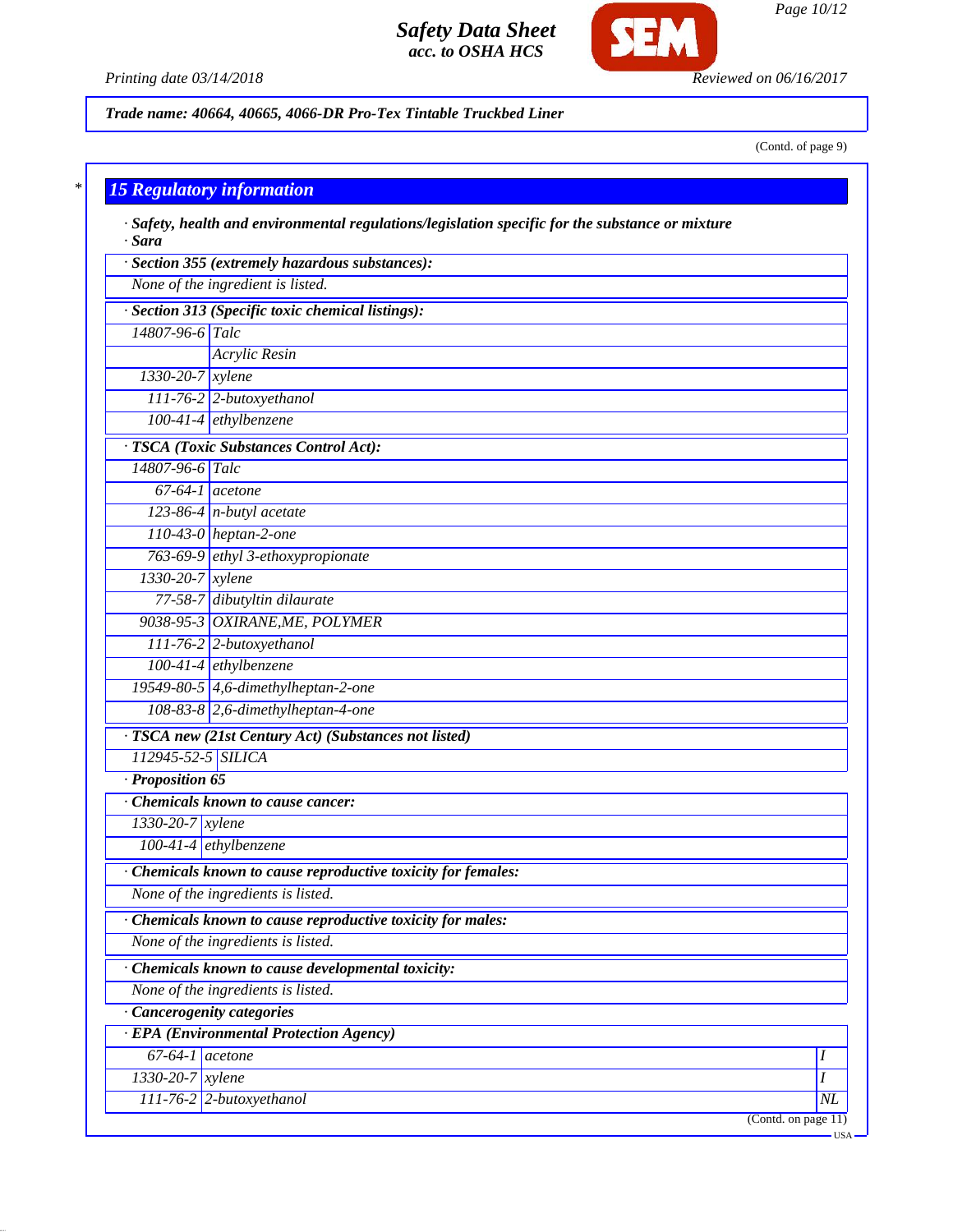

*Printing date 03/14/2018 Reviewed on 06/16/2017*

*Trade name: 40664, 40665, 4066-DR Pro-Tex Tintable Truckbed Liner*

|                                              |                                                                                                                                                                                                                                             | (Contd. of page 10)            |
|----------------------------------------------|---------------------------------------------------------------------------------------------------------------------------------------------------------------------------------------------------------------------------------------------|--------------------------------|
|                                              | $100-41-4$ ethylbenzene                                                                                                                                                                                                                     | D                              |
|                                              | TLV (Threshold Limit Value established by ACGIH)                                                                                                                                                                                            |                                |
| 14807-96-6 Talc                              |                                                                                                                                                                                                                                             | A4                             |
|                                              | $\overline{67-64-1}$ acetone                                                                                                                                                                                                                | A4                             |
| $1330 - 20 - 7$ <i>xylene</i>                |                                                                                                                                                                                                                                             | A4                             |
|                                              |                                                                                                                                                                                                                                             |                                |
|                                              | 77-58-7 dibutyltin dilaurate                                                                                                                                                                                                                | A4                             |
|                                              | $111-76-2$ 2-butoxyethanol                                                                                                                                                                                                                  | A3                             |
|                                              | $100-41-4$ ethylbenzene                                                                                                                                                                                                                     | A3                             |
|                                              | · NIOSH-Ca (National Institute for Occupational Safety and Health)                                                                                                                                                                          |                                |
|                                              | None of the ingredients is listed.                                                                                                                                                                                                          |                                |
| · Hazard pictograms                          |                                                                                                                                                                                                                                             |                                |
| GHS02<br>· Signal word Warning               | GHS07                                                                                                                                                                                                                                       |                                |
| Talc<br><b>SILICA</b><br>· Hazard statements | · Hazard-determining components of labeling:<br>H226 Flammable liquid and vapor.<br>H315 Causes skin irritation.                                                                                                                            |                                |
|                                              | H319 Causes serious eye irritation.                                                                                                                                                                                                         |                                |
|                                              | H335 May cause respiratory irritation.                                                                                                                                                                                                      |                                |
|                                              | · Precautionary statements                                                                                                                                                                                                                  |                                |
| <i>P210</i><br>P <sub>240</sub>              | Keep away from heat/sparks/open flames/hot surfaces. - No smoking.                                                                                                                                                                          |                                |
| P <sub>241</sub>                             | Ground/bond container and receiving equipment.                                                                                                                                                                                              |                                |
| P <sub>242</sub>                             | Use explosion-proof electrical/ventilating/lighting/equipment.<br>Use only non-sparking tools.                                                                                                                                              |                                |
| P <sub>243</sub>                             | Take precautionary measures against static discharge.                                                                                                                                                                                       |                                |
| P <sub>261</sub>                             | Avoid breathing dust/fume/gas/mist/vapors/spray                                                                                                                                                                                             |                                |
| P <sub>264</sub>                             | Wash thoroughly after handling.                                                                                                                                                                                                             |                                |
| P271                                         | Use only outdoors or in a well-ventilated area.                                                                                                                                                                                             |                                |
| P <sub>280</sub>                             | Wear protective gloves/protective clothing/eye protection/face protection.                                                                                                                                                                  |                                |
|                                              | P303+P361+P353 If on skin (or hair): Take off immediately all contaminated clothing. Rinse skin with water/                                                                                                                                 |                                |
| $P304 + P340$                                | shower.<br>IF INHALED: Remove person to fresh air and keep comfortable for breathing.<br>P305+P351+P338 If in eyes: Rinse cautiously with water for several minutes. Remove contact lenses, if present<br>and easy to do. Continue rinsing. |                                |
| P312                                         | Call a poison center/doctor if you feel unwell.                                                                                                                                                                                             |                                |
| P321                                         | Specific treatment (see on this label).                                                                                                                                                                                                     |                                |
| $P362 + P364$                                | Take off contaminated clothing and wash it before reuse.                                                                                                                                                                                    |                                |
| $P332 + P313$                                | If skin irritation occurs: Get medical advice/attention.                                                                                                                                                                                    |                                |
| $P337 + P313$                                | If eye irritation persists: Get medical advice/attention.                                                                                                                                                                                   |                                |
| $P370 + P378$                                | In case of fire: Use for extinction: CO2, powder or water spray.                                                                                                                                                                            |                                |
| $P403 + P233$                                | Store in a well-ventilated place. Keep container tightly closed.                                                                                                                                                                            |                                |
|                                              |                                                                                                                                                                                                                                             | (Contd. on page 12)<br>- USA · |